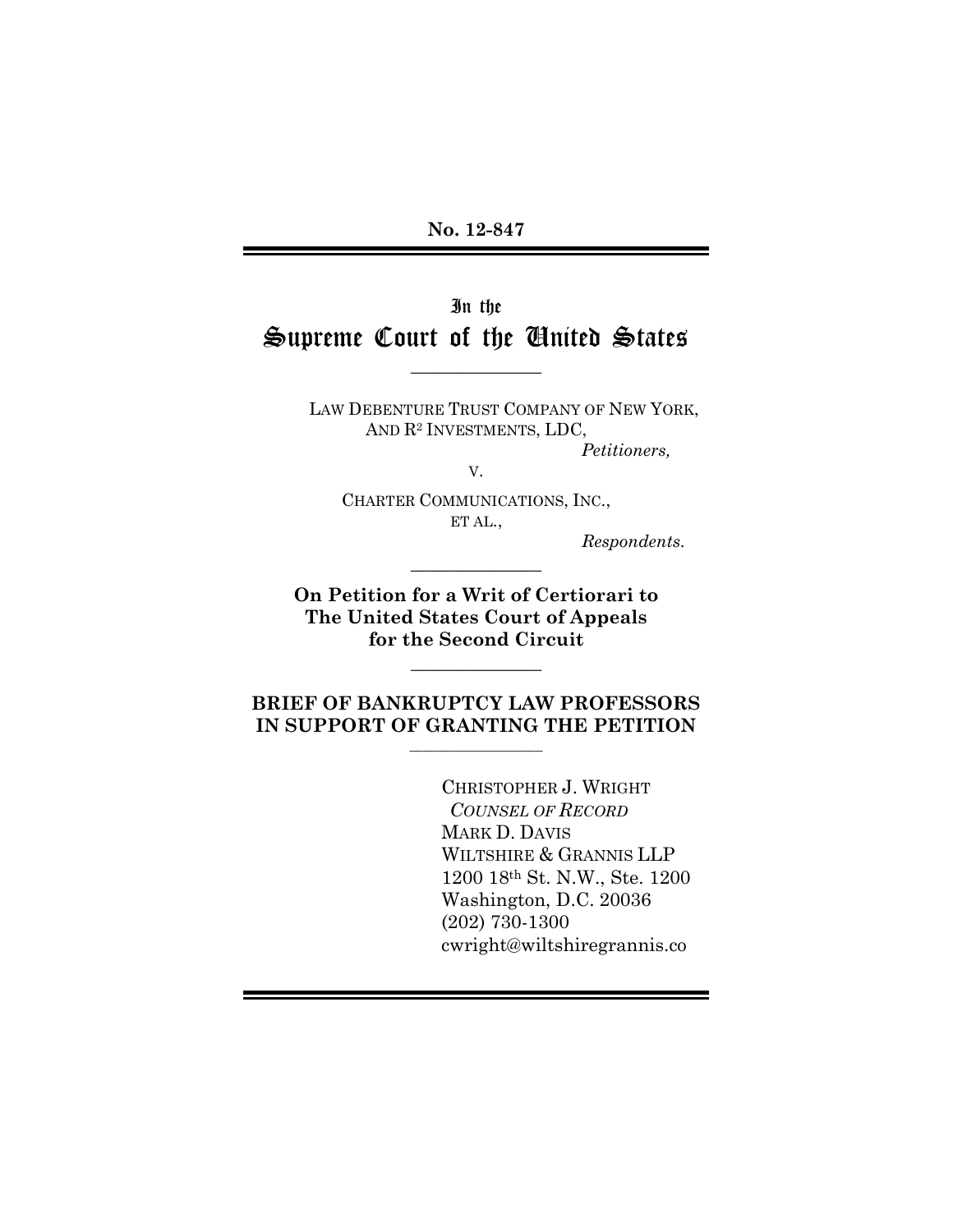## **TABLE OF CONTENTS**

|                |                                                                                                                                      | Page                                                                                                                                  |  |  |  |  |
|----------------|--------------------------------------------------------------------------------------------------------------------------------------|---------------------------------------------------------------------------------------------------------------------------------------|--|--|--|--|
|                |                                                                                                                                      |                                                                                                                                       |  |  |  |  |
|                |                                                                                                                                      |                                                                                                                                       |  |  |  |  |
|                |                                                                                                                                      |                                                                                                                                       |  |  |  |  |
| $\mathsf{A}$ . | The Court Should Determine Whether There<br>Should Be An Equitable Mootness Doctrine5                                                |                                                                                                                                       |  |  |  |  |
|                | 1.                                                                                                                                   | The Equitable Mootness Doctrine Is<br>A Judicial Creation Allowing Courts To<br>Refrain From Exercising Their                         |  |  |  |  |
|                | 2.                                                                                                                                   | Whether the Equitable Mootness Doctrine<br>Should Exist Is Unclear and Should Be                                                      |  |  |  |  |
| B.             | If The Court Adopts An Equitable Mootness<br>Doctrine, It Should Resolve The Conflicts In The<br>Circuits Concerning The Contours Of |                                                                                                                                       |  |  |  |  |
|                | 1.                                                                                                                                   | The Court should determine whether there<br>is a presumption of equitable mootness if a<br>reorganization plan has been substantially |  |  |  |  |
|                | 2.                                                                                                                                   | The Court should determine whether<br>equitable mootness decisions should be<br>reviewed <i>de novo</i> or under an abuse of          |  |  |  |  |
|                |                                                                                                                                      |                                                                                                                                       |  |  |  |  |
|                |                                                                                                                                      |                                                                                                                                       |  |  |  |  |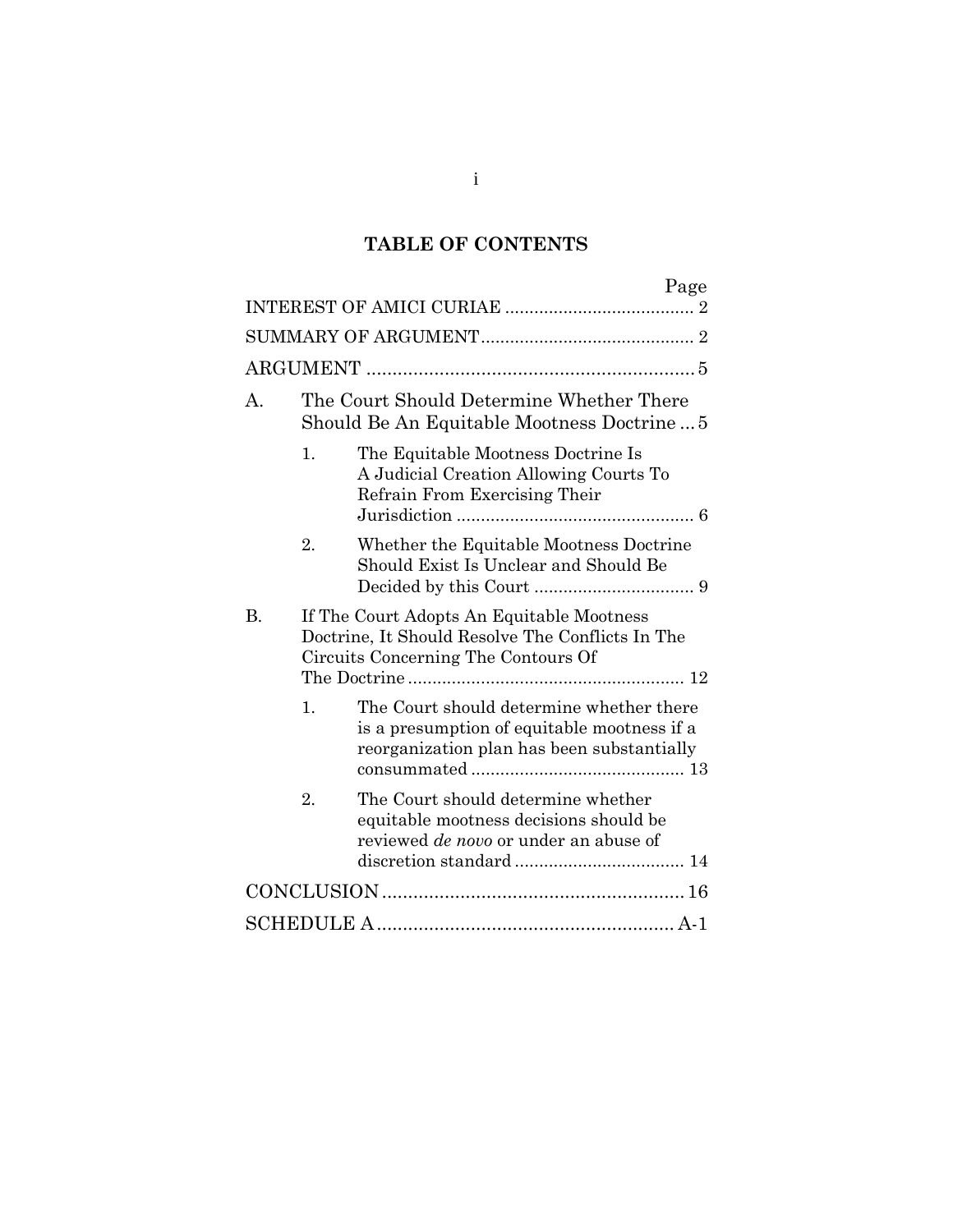## **TABLE OF AUTHORITIES**

**Cases**

| In re Chateaugay Corp.,                                                     |
|-----------------------------------------------------------------------------|
| In re Chateaugay Corp.,                                                     |
| In re Continental Airlines,<br>91 F.3d 553 (3rd Cir. 1996)  6-7, 10, 13, 14 |
| Colorado River Water Conservation District                                  |
| Nordhoff Invs. Inc. v. Zenith Elecs. Corp.,                                 |
| In re Paige,<br>584 F.3d 1327 (10th Cir. 2009)  11-12, 13, 14               |
| In re Philadelphia Newspapers, LLC                                          |
| In re Roberts Farms, Inc.,                                                  |
| In re Stephens,<br>F.3d (10th Cir. 2013), 2013 WL 151193 15                 |
| In re United Producers, Inc.,                                               |
| In re UNR Industries, Inc.,                                                 |

ii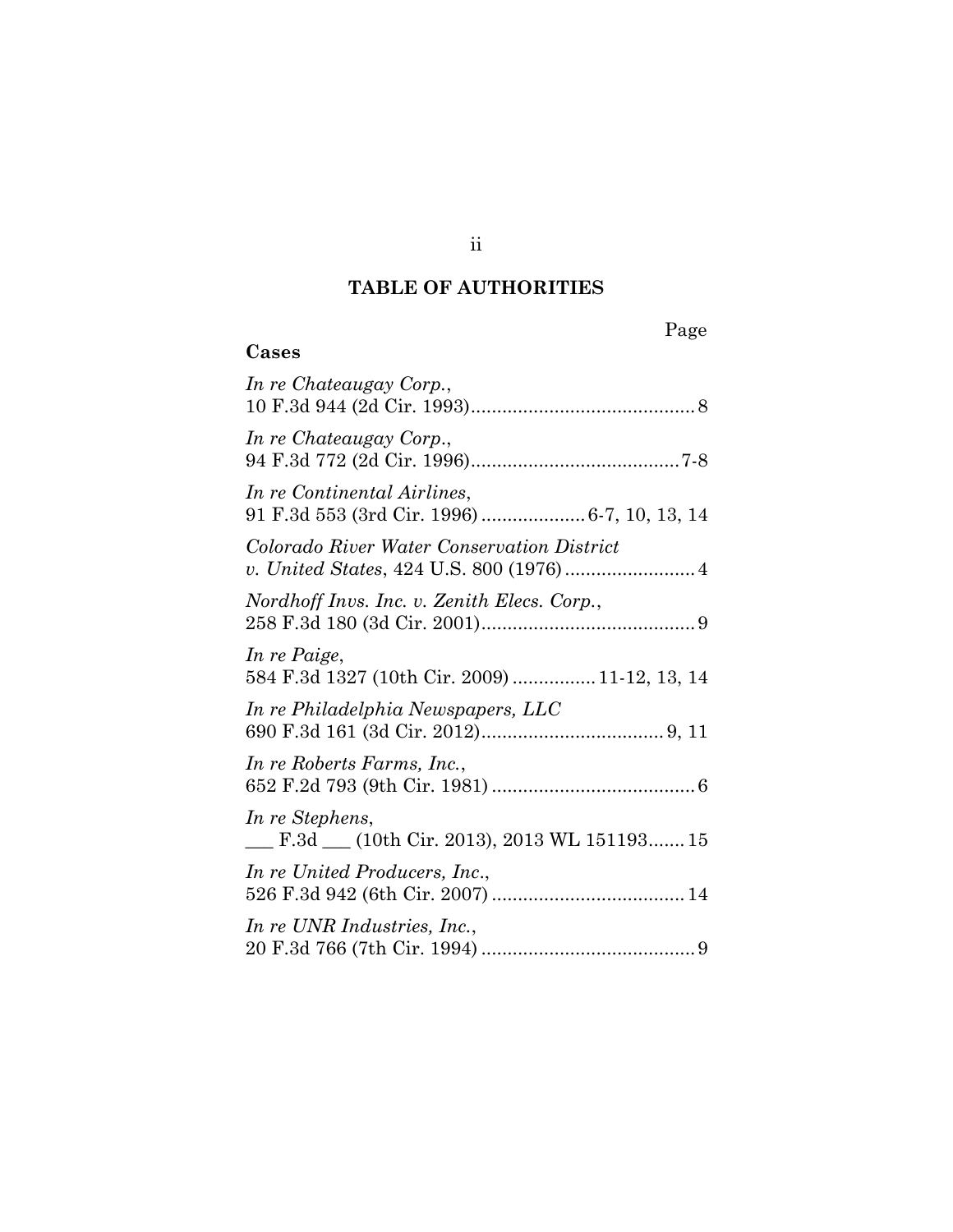## **Statutes**

## **Other Authorities**

| Petition for a Writ of Certiorari,                       |  |
|----------------------------------------------------------|--|
| United States v. GWI PCS I, Inc.,                        |  |
|                                                          |  |
| R. Murphy, <i>Equitable Mootness Should Be Used as a</i> |  |
| Scalpel Rather than an Axe in Bankruptcy Appeals,        |  |
|                                                          |  |

# iii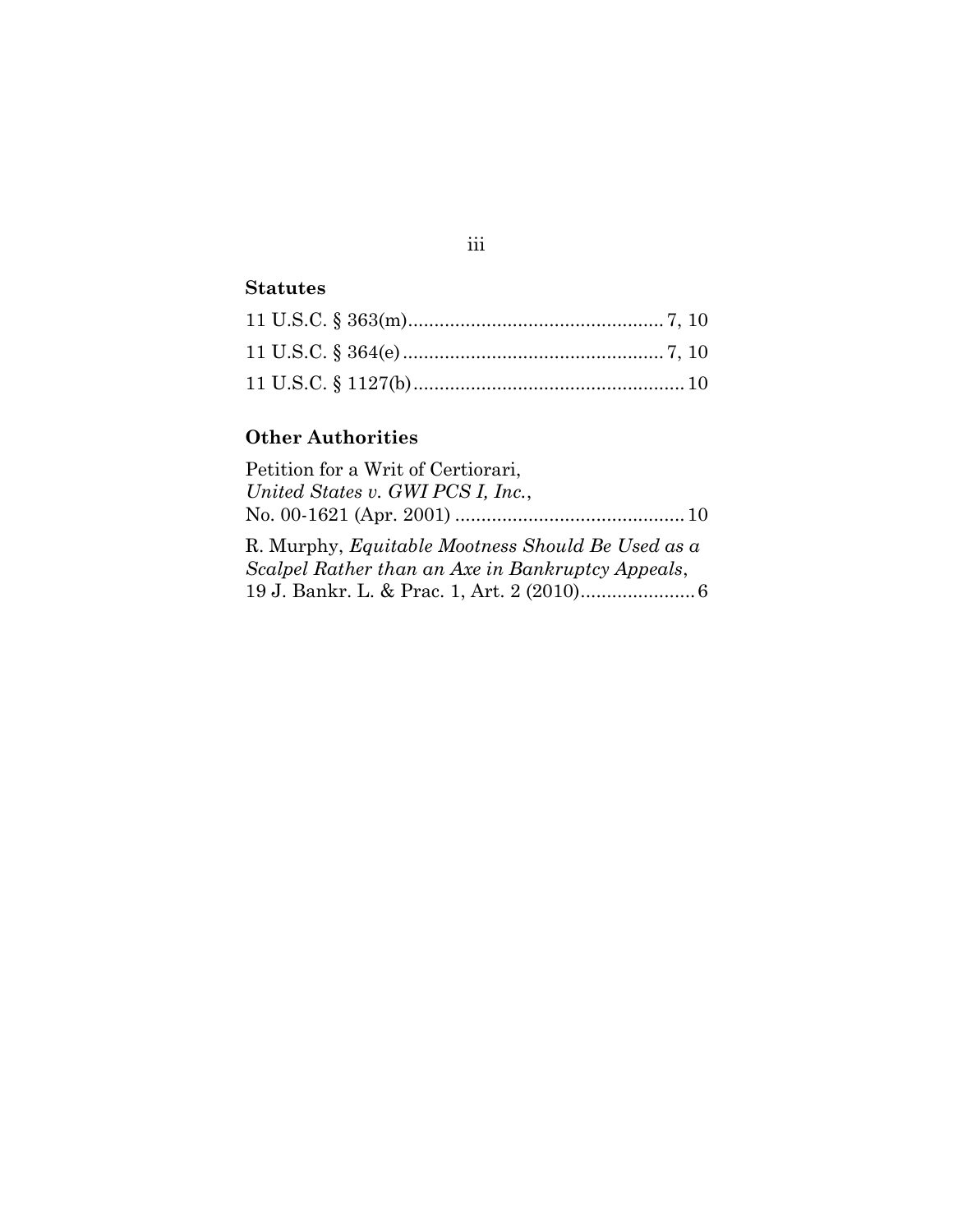# In the Supreme Court of the United States

No. 12-847

V.

 $\overline{\phantom{a}}$ 

LAW DEBENTURE TRUST COMPANY OF NEW YORK, AND R<sup>2</sup> INVESTMENTS, LDC, *Petitioners,*

CHARTER COMMUNICATIONS, INC., ET AL., *Respondents.*

**On Petition for a Writ of Certiorari to The United States Court of Appeals for the Second Circuit**

 $\overline{\phantom{a}}$ 

 $\overline{\phantom{a}}$ 

**BRIEF OF BANKRUPTCY LAW PROFESSORS IN SUPPORT OF GRANTING THE PETITION**

 $\overline{\phantom{a}}$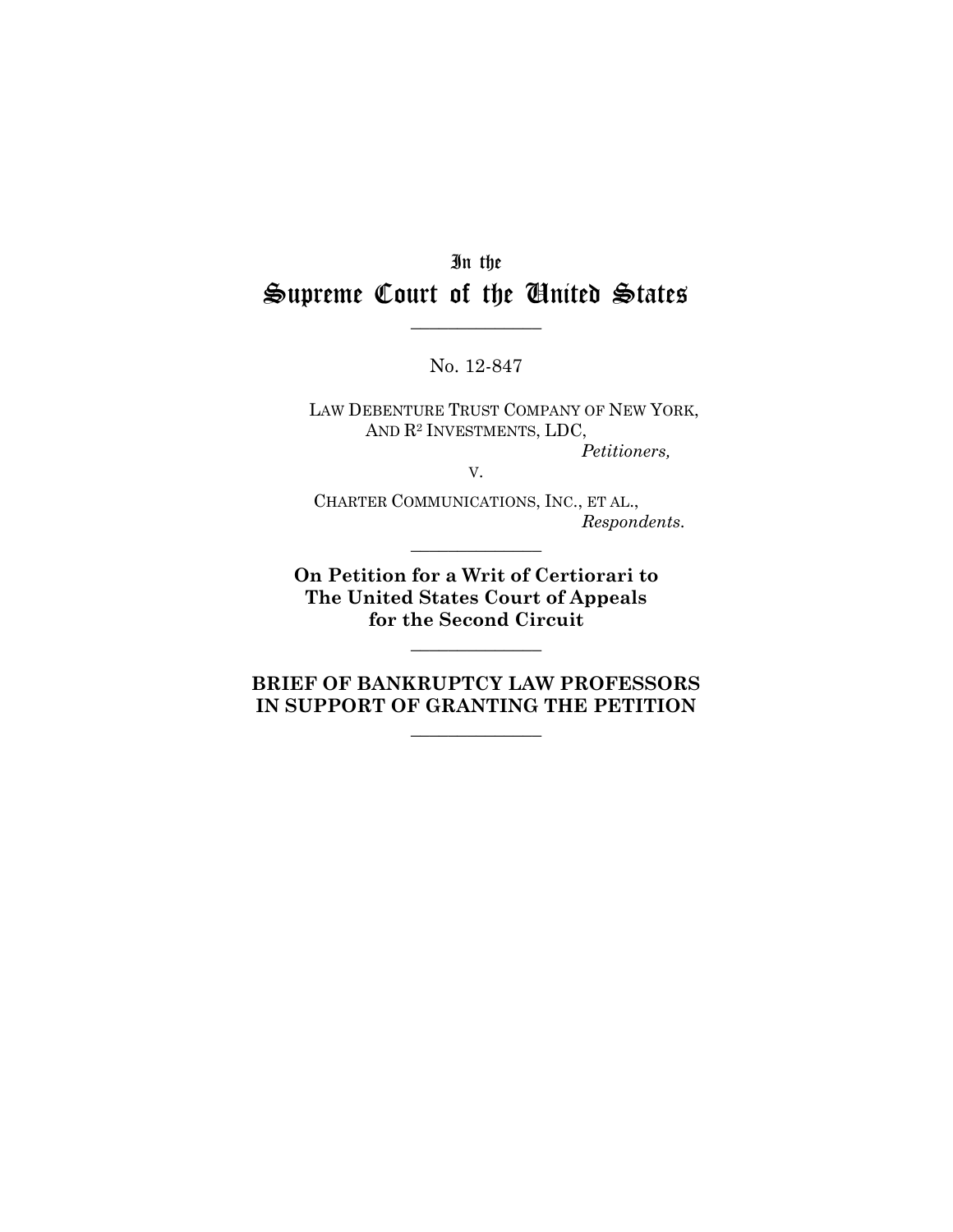#### **INTEREST OF AMICI CURIAE**<sup>1</sup>

Amici are all bankruptcy professors at major American law schools who collectively represent a broad range of perspectives on bankruptcy law. 2 With respect to the issue in this case, amici have a variety of views on whether there should be an equitable mootness doctrine and, if so, what its contours should be. Amici agree on one thing: in light of the very important role the equitable mootness doctrine plays in bankruptcy proceedings in this country, the disagreements in the courts of appeals concerning the contours of the doctrine, and the absence of any previous guidance from this Court, the Court should grant the petition for a writ of certiorari.

#### **SUMMARY OF ARGUMENT**

The "equitable mootness doctrine" is regularly invoked by Article III courts as a basis for refraining from hearing bankruptcy appeals after a

 $\overline{a}$ 

<sup>1</sup> The parties have consented to the filing of this brief. Counsel of record for all parties received notice at least 10 days prior to the due date of the *amicus curiae*'s intention to file this brief. No counsel for a party authored this brief in whole or in part and no party made a monetary contribution intended to fund the preparation or submission of this brief. Aurelius Capital Management, LP ("Aurelius") contributed to the preparation of this brief. Aurelius is not a party to this case, but is a frequent participant in bankruptcy proceedings.

<sup>2</sup> The list of amici filing this brief is attached hereto as Schedule A.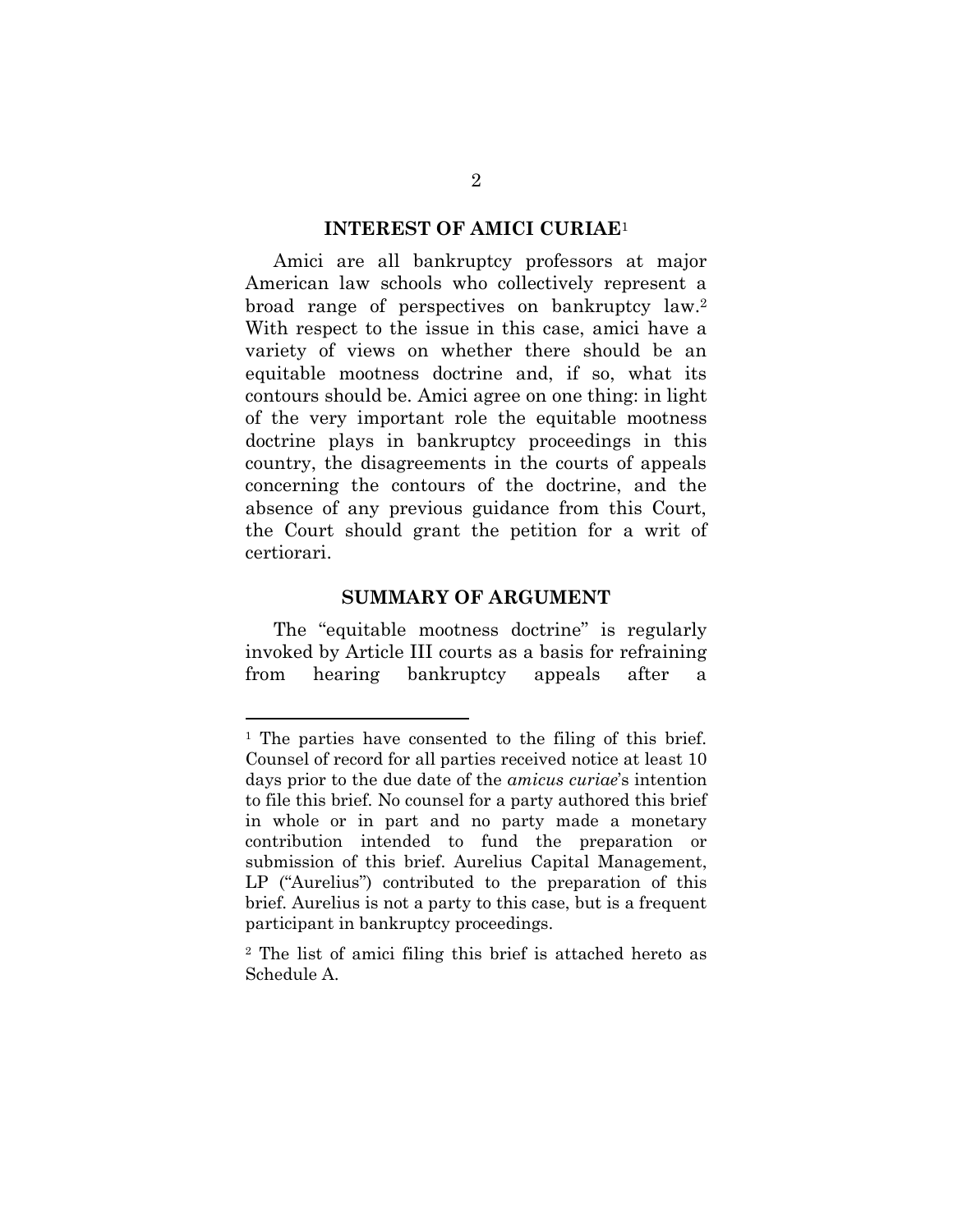reorganization plan has been substantially consummated. Equitable mootness differs from actual mootness because it can apply even when an appellate court would be able to grant effective relief to the party challenging a bankruptcy court order. It is a judge-made doctrine that goes beyond the provisions of the Bankruptcy Code making certain transactions effectively immune from challenge nothing in the Code bars courts from hearing appeals simply because a reorganization plan has been substantially consummated. The underlying bases for the doctrine appear to be that there are circumstances beyond those enumerated by Congress in which it is sensible to preserve a reorganization plan or to protect the interests of third parties who reasonably relied on the adoption of a reorganization plan, or circumstances where it is simply impracticable to "unscramble the eggs" after a plan has been consummated.

Whether courts are authorized to go beyond the terms of the statute to refrain from hearing appeals in such circumstances, and whether the particular standards established by various courts of appeals are appropriate exercises of such authority, are issues that have not been addressed by this Court but should be. As a matter of first principles, finality interests, reliance interests, and practical concerns are important in bankruptcy proceedings. Accordingly, an expert proposing revisions to the Bankruptcy Code might favor writing some applications of the equitable mootness doctrine into the Code. Or an expert critiquing the particular tests developed by the lower courts might conclude that one is preferable to another as a matter of policy or that some courts applying the doctrine reached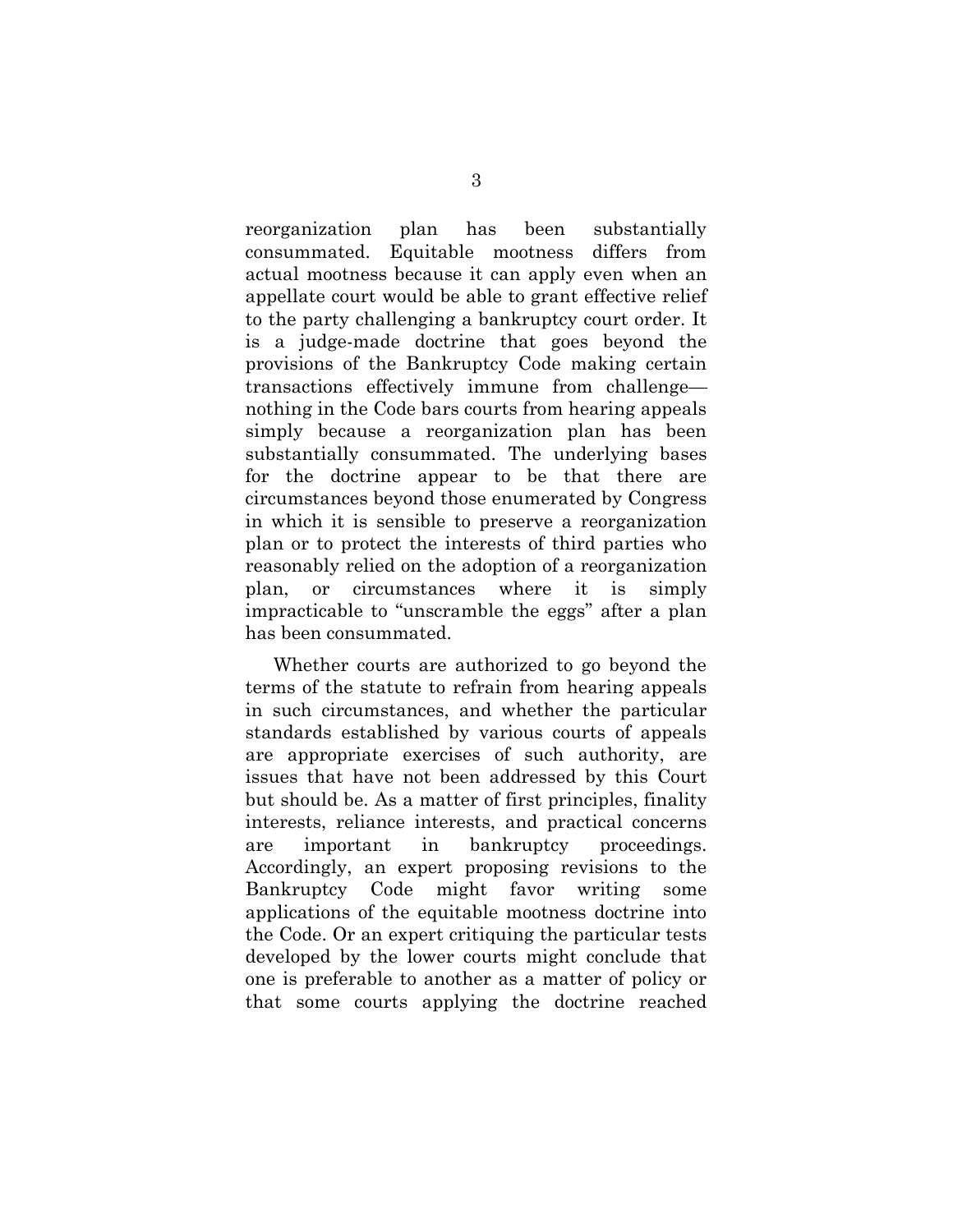sensible results while others did not. But experts would also recognize that federal courts are normally required to decide issues properly brought before them by parties with standing when the case is not actually moot. Indeed, federal courts have a "virtually unflagging obligation" to exercise their jurisdiction rather than refrain from doing so. *Colorado River Water Conservation District v. United States*, 424 U.S. 800, 817 (1976). Moreover, when equitable mootness is invoked, it means that no Article III court may review the decisions of a non-Article III bankruptcy court, even though those decisions may affect billions of dollars and the livelihoods of thousands of persons.

The equitable mootness doctrine has developed without any guidance from this Court. As an initial matter, given that the doctrine goes beyond the terms of the Bankruptcy Code and that federal courts generally have a duty to exercise their jurisdiction rather than to refrain from doing so, whether there should be such a doctrine is not clear and ought to be decided, and only this Court can do so.

In addition, the equitable mootness test has been formulated and applied in different ways by different courts and there are well-developed conflicts in the circuits on important aspects of the doctrine that will not be resolved without review by this Court. First, the Second Circuit *presumes* equitable mootness once a reorganization plan has been substantially consummated. Three other circuits agree with that approach but five others do not. Second, the Second Circuit and two others review district court determinations of equitable mootness under the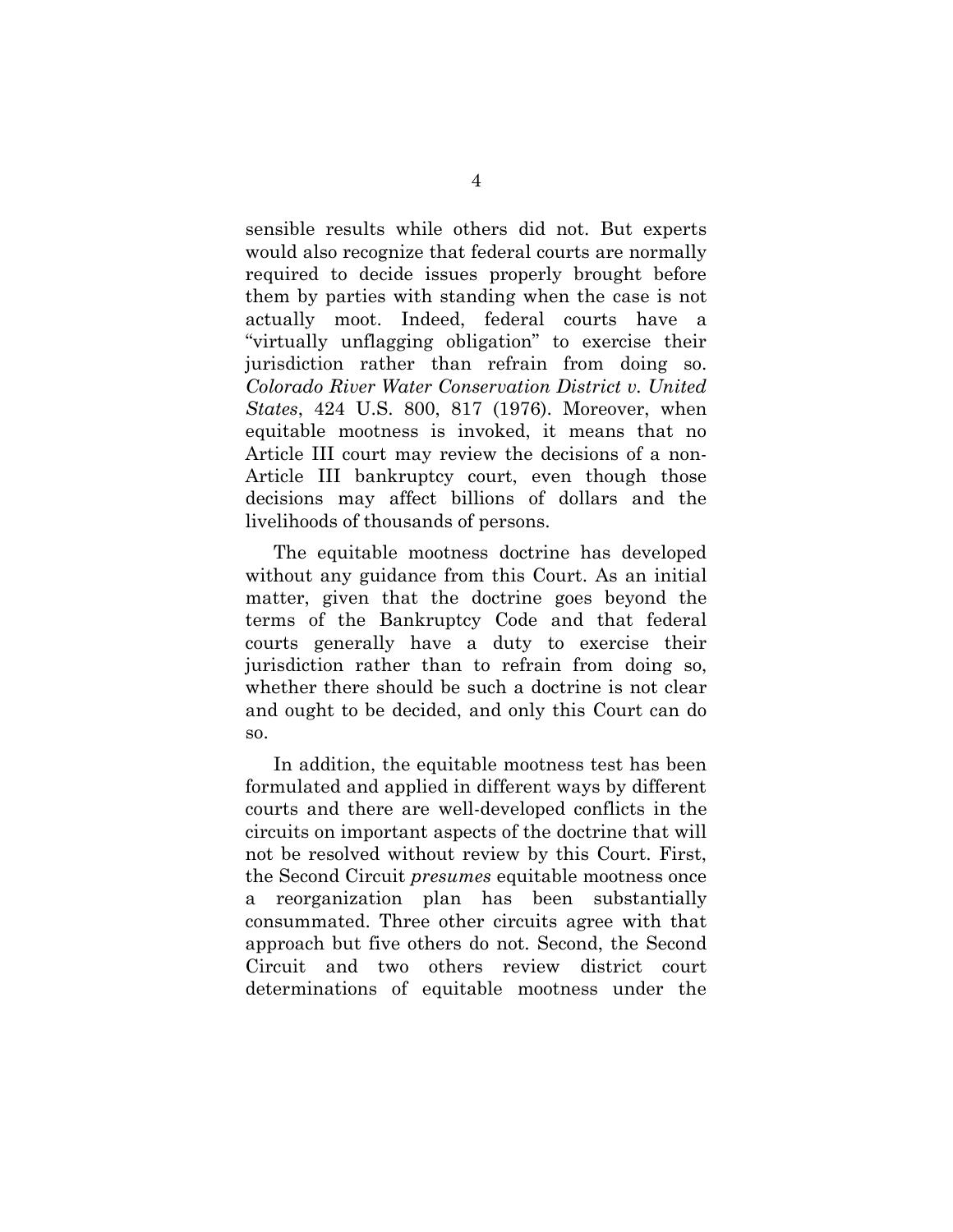abuse of discretion standard while five other circuits review these decisions *de novo*. As the extensive nature of these conflicts illustrates, the equitable mootness doctrine is not an obscure rule that is invoked infrequently, but plays an increasingly important role in bankruptcy practice.

In fact, it appears that sophisticated parties have learned that a "pre-packaged" reorganization plan that is designed to be consummated over a weekend may be insulated from review by an Article III court even though the plan contains terms that would be determined to be unlawful if the plan were subjected to judicial review, and those parties are increasingly exploiting that opportunity. And because there are numerous circuits on each side of the conflicts, they are very unlikely to be resolved without a decision by this Court.

#### **ARGUMENT**

## **THE COURT SHOULD GRANT THE PETITION TO DETERMINE WHETHER THERE SHOULD BE AN "EQUITABLE MOOTNESS" DOCTRINE AND, IF SO, WHAT ITS CONTOURS SHOULD BE.**

The Court should grant the petition for a writ of certiorari and decide whether there should be an equitable mootness doctrine of any sort. If so, the Court should resolve the various conflicts in the circuits concerning the scope of the doctrine.

#### **A. The Court Should Determine Whether There Should Be An Equitable Mootness Doctrine.**

This case presents an important opportunity for this Court to address the threshold issue raised in the Petition: whether the equitable mootness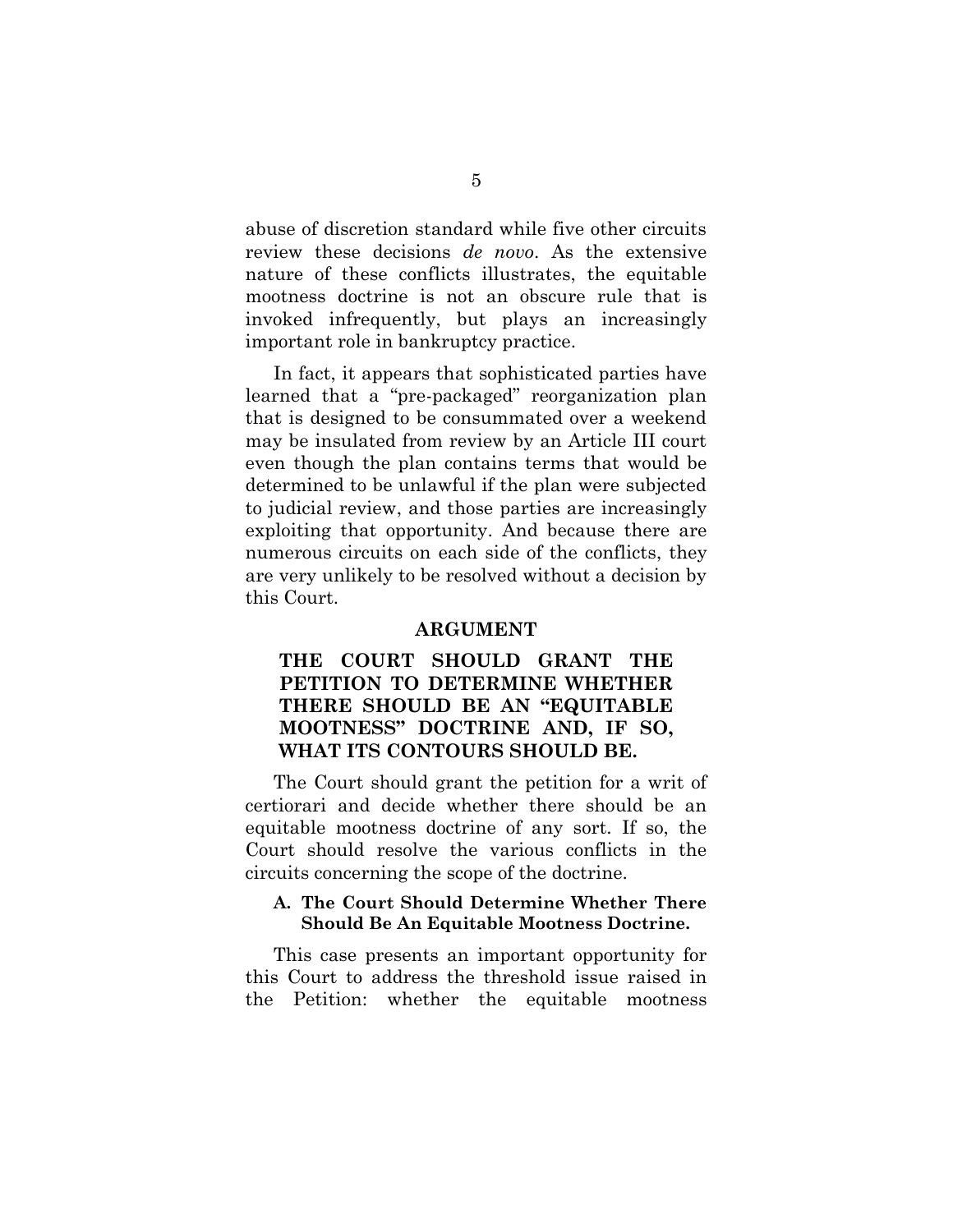doctrine should exist at all. Pet. 22-29. The answer to that question is both important and subject to reasonable disagreement—and it has never been addressed by this Court. Thus, although Amici are not necessarily of one mind about *whether* the equitable mootness doctrine should exist, they all agree that the Court should use the opportunity presented by this case to address that important question.

### **1. The Equitable Mootness Doctrine Is a Judicial Creation Allowing Courts To Refrain From Exercising Their Jurisdiction.**

The equitable mootness doctrine originated in the Ninth Circuit's decision in *In re Roberts Farms, Inc.*, 652 F.2d 793, 797-98 (9th Cir. 1981). In that case, the Ninth Circuit dismissed a Bankruptcy appeal as moot after suggesting that the bankruptcy plan confirmed by the Bankruptcy Court had "been so far implemented that it [was] impossible to fashion effective relief for all concerned." *Id.* at 797.

Subsequent decisions and commentary have found the exact basis for the decision to be somewhat puzzling. Equitable mootness has been described as "one of the most … puzzling concepts in bankruptcy law. … Although the equitable mootness doctrine is embraced in every circuit, the rationale underlying the doctrine is unsettled at best." R. Murphy, *Equitable Mootness Should Be Used as a Scalpel Rather than an Axe in Bankruptcy Appeals*, 19 J. Bankr. L. & Prac. 1, Art. 2 (2010).

Nevertheless, as then-Judge Alito explained when he was on the Third Circuit, the *Roberts Farms, Inc.* decision appeared to be based on the theory that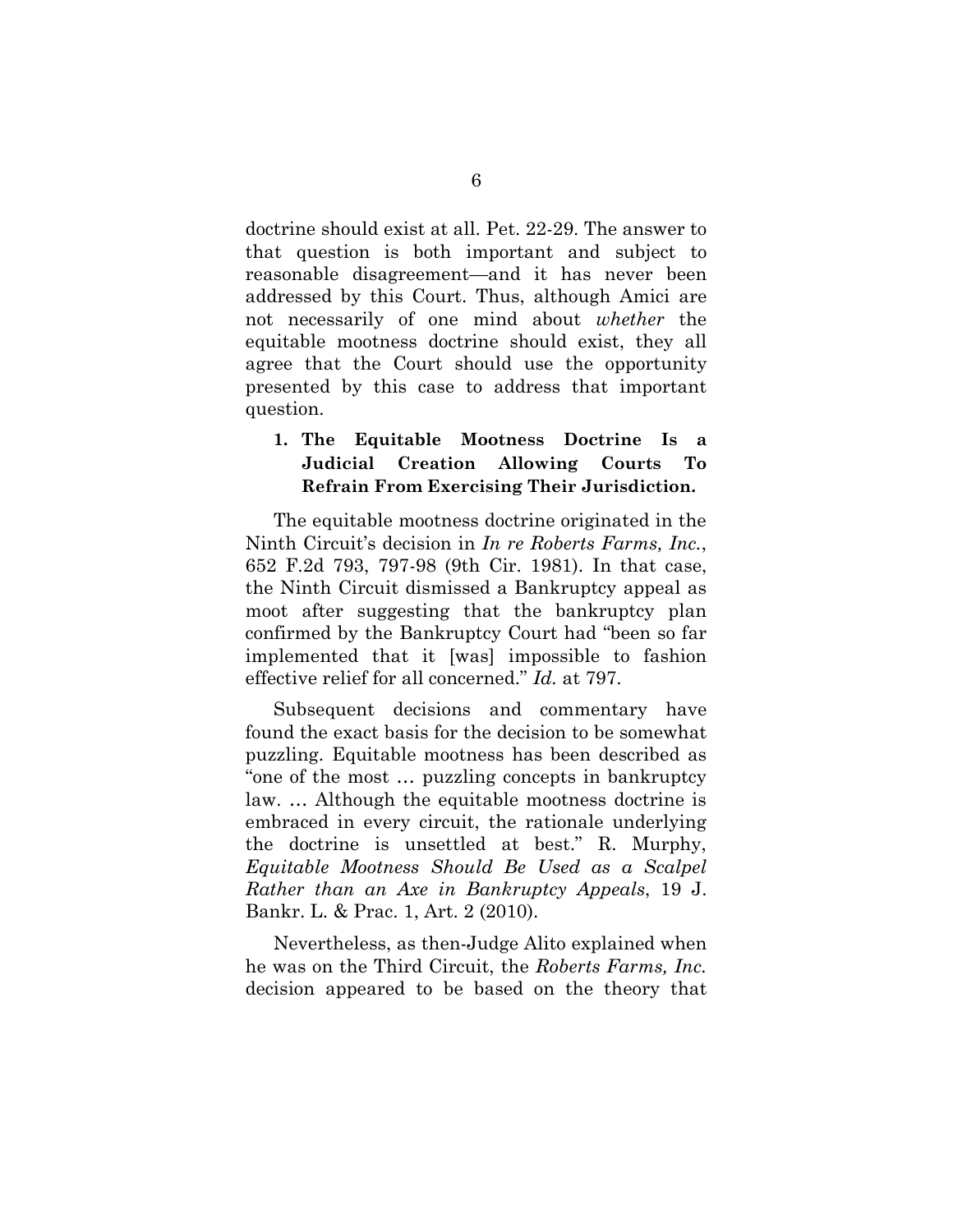courts should refrain from deciding a case where "no relief was practicable as a result of the many postconfirmation transactions that were irreversible" due to former Bankruptcy Rule 805. *In re Continental Airlines*, 91 F.3d 553, 569 (3rd Cir. 1996) (Alito, J., dissenting). Rule 805 formerly provided that, unless stayed, "an order approving a sale of property … to a good faith purchaser … shall not be affected by the reversal or modification of such order on appeal." Two provisions of the Bankruptcy Code contain similar rules. One provision states that "the reversal or modification on appeal of an authorization … of a sale or lease of property does not affect the validity of a sale or lease." 11 U.S.C. § 363(m). Another provision contains almost identical language with respect to authorizations "to obtain credit or incur debt." 11 U.S.C. § 364(e).

Nevertheless, as Judge Alito explained in his 1996 dissenting opinion, "the holding of *Roberts Farms* was gradually extended well beyond anything that could be supported by the authority on which *Roberts Farms* rested." 91 F.3d at 570. That extension is illustrated by the Second Circuit's description of its version of the doctrine in this case:

In this circuit, an appeal is presumed equitably moot where the debtor's plan of reorganization has been substantially consummated. [Aetna Cas. & Sur. Co. v. LTV Steel](https://a.next.westlaw.com/Link/Document/FullText?findType=Y&serNum=1996200713&pubNum=506&originationContext=document&transitionType=DocumentItem&contextData=%28sc.UserEnteredCitation%29#co_pp_sp_506_776)  [Co. \(In re Chateaugay Corp.\),](https://a.next.westlaw.com/Link/Document/FullText?findType=Y&serNum=1996200713&pubNum=506&originationContext=document&transitionType=DocumentItem&contextData=%28sc.UserEnteredCitation%29#co_pp_sp_506_776) 94 F.3d 772, 776 [\(2d Cir.](https://a.next.westlaw.com/Link/Document/FullText?findType=Y&serNum=1996200713&pubNum=506&originationContext=document&transitionType=DocumentItem&contextData=%28sc.UserEnteredCitation%29#co_pp_sp_506_776) 1996) ("[Chateaugay III](https://a.next.westlaw.com/Link/Document/FullText?findType=Y&serNum=1996200713&originationContext=document&transitionType=DocumentItem&contextData=%28sc.UserEnteredCitation%29) "). … The presumption of equitable mootness can be overcome, however, if all five of the "Chateaugay factors" are met: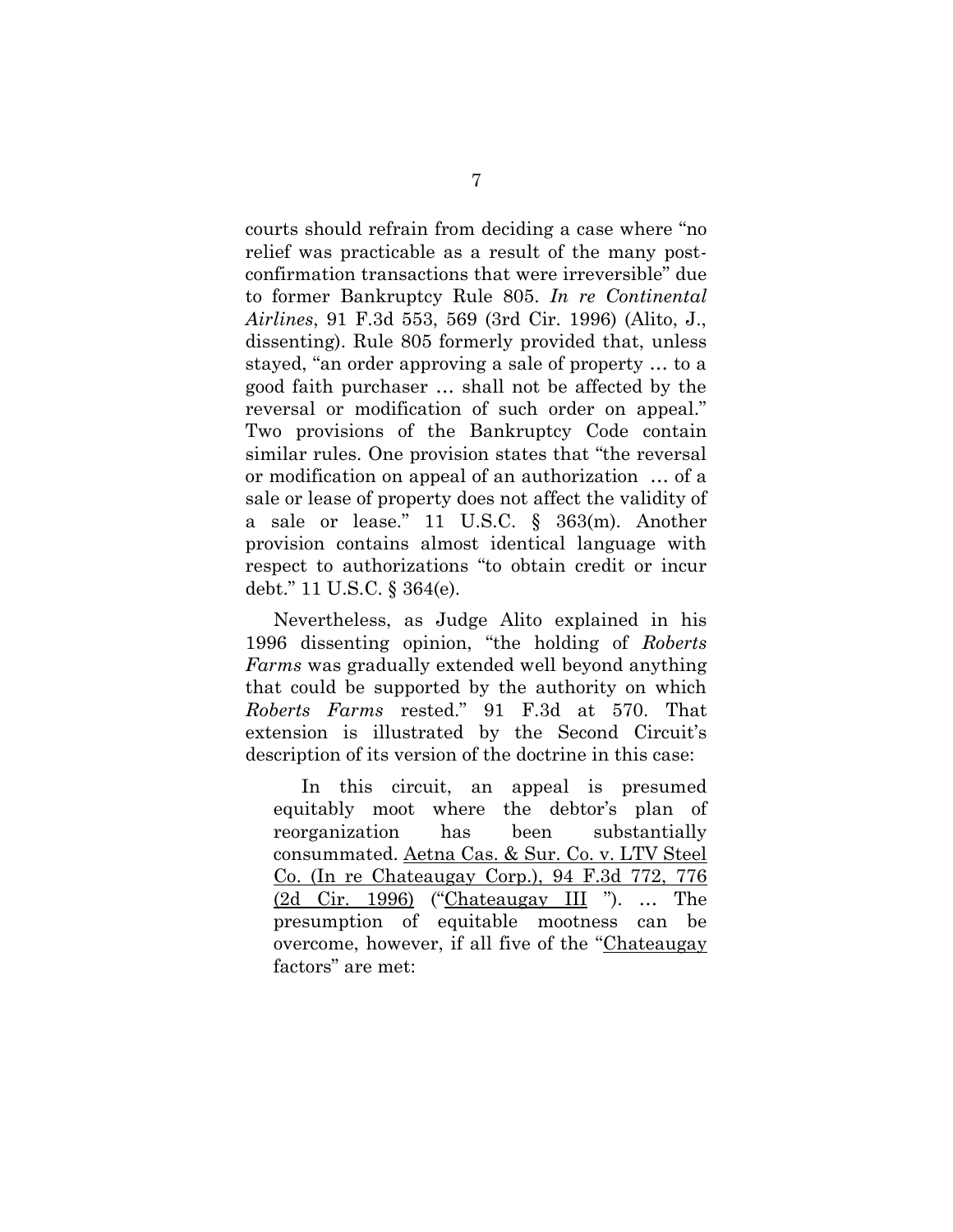(1) "the court can still order some effective relief";

(2) "such relief will not affect the re-emergence of the debtor as a revitalized corporate entity";

(3) "such relief will not unravel intricate transactions so as to knock the props out from under the authorization for every transaction that has taken place and create an unmanageable, uncontrollable situation for the Bankruptcy Court";

(4) "the parties who would be adversely affected by the modification have notice of the appeal and an opportunity to participate in the proceedings"; and

(5) "the appellant pursued with diligence all available remedies to obtain a stay of execution of the objectionable order if the failure to do so creates a situation rendering it inequitable to reverse the orders appealed from."

Pet. App. 9a-10a (citing *In re Chateaugay Corp.*, 10 F.3d 944 at 952-53 (2d Cir. 1993)). As that shows, an initially modest rule has expanded into a presumption that an appellate court may grant no relief unless five factors are met that go far beyond the terms of the rule from which the rule doctrine appears to have arisen.

In this case, petitioners do not seek to invalidate any good faith sale authorized pursuant to the reorganization plan of respondent Charter Communications. Nor do petitioners seek to invalidate credit obtained or debt incurred by Charter. And the court of appeals acknowledged that it could order effective relief (factor one), that the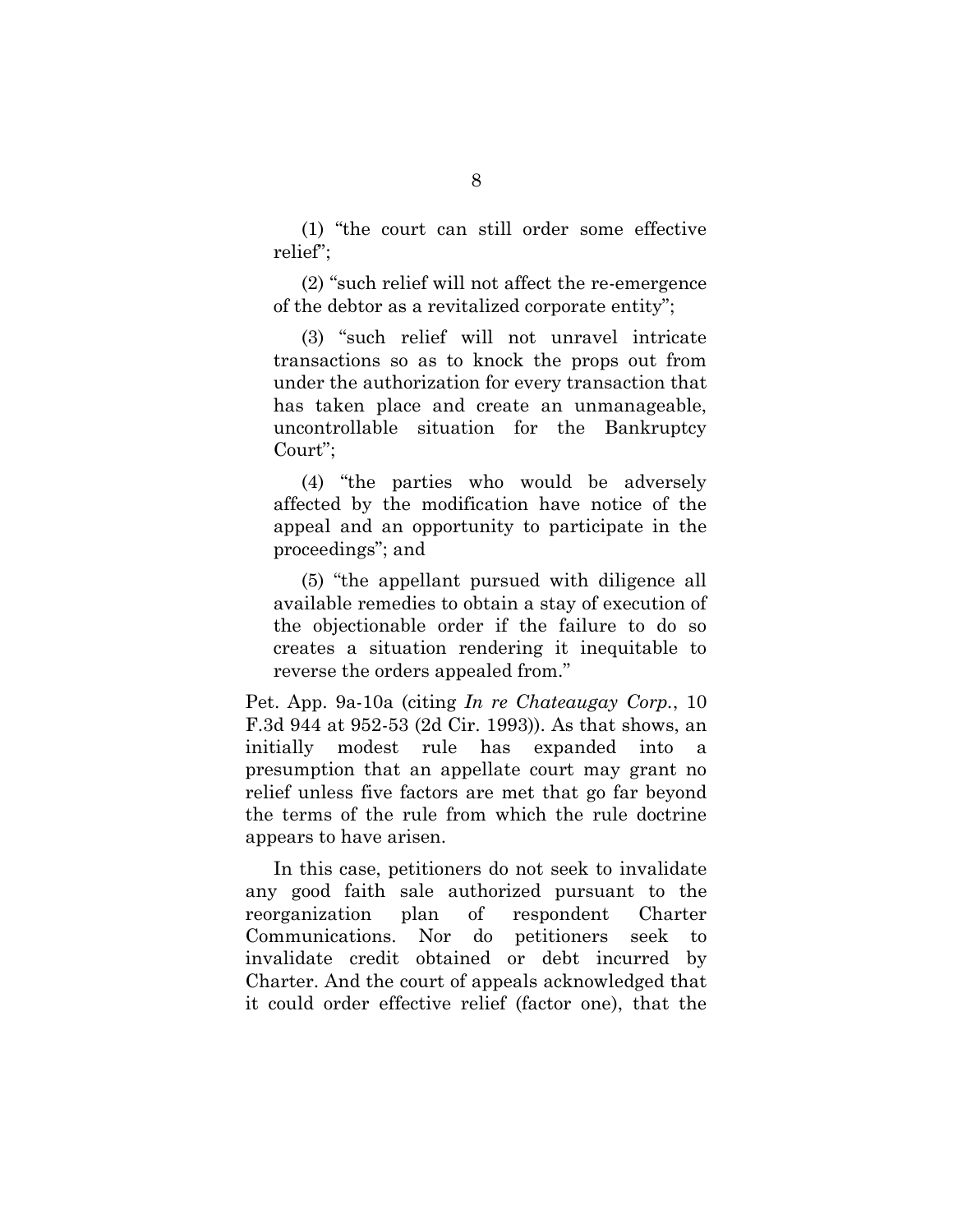adverse parties are participating in the proceeding (factor 4), and that petitioners diligently sought a stay (factor 5). As Judge Alito stated almost 17 years ago, the equitable mootness doctrine, as elaborated after *Roberts Farms*, broadly bars appeals that are not barred by the Bankruptcy Code. *See also In re Philadelphia Newspapers*, *LLC* 690 F.3d 161, 170 (3d Cir. 2012), *quoting Nordhoff Invs. Inc. v. Zenith Elecs. Corp.*, 258 F.3d 180, 192 (3d Cir. 2001) (Alito, J. concurring) (The equitable mootness doctrine "'can easily be used as a weapon to prevent any appellate review of bankruptcy court orders confirming reorganization plans. It thus places far too much power in the hands of bankruptcy judges.'"). In addition, as Petitioners argue, Pet. 23, substantial constitutional problems are presented by a doctrine that may broadly bar appeals when effective relief is available, the relevant parties are before the court, and a stay was timely sought.

## **2. Whether the Equitable Mootness Doctrine Should Exist Is Unclear and Should Be Decided by this Court.**

As explained above, it is clear that the equitable mootness doctrine extends far beyond any specific provision of the Bankruptcy Code. Whether the courts have authority to create such a judicial extension to the Bankruptcy Code, and, if so, whether such an extension is desirable, are difficult questions worthy of this Court's attention.

On the one hand, there are non-textual arguments favoring the creation of an equitable mootness doctrine. Judge Easterbrook suggested one such justification in *In re UNR Industries, Inc.*, 20 F.3d 766, 769 (7th Cir. 1994). In that case, Judge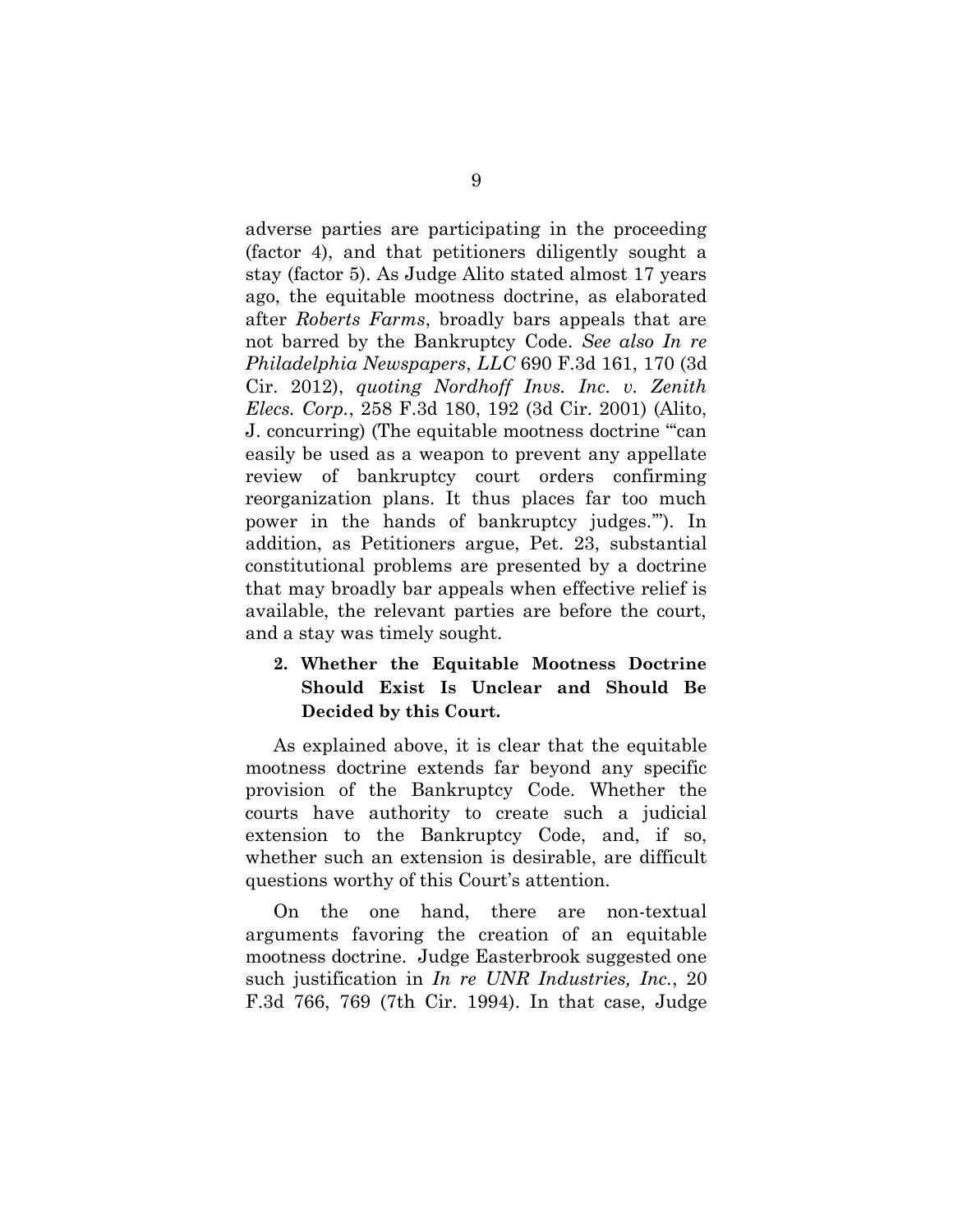Easterbrook acknowledged that 11 U.S.C. § 1127(b) restricts the ability of bankruptcy courts—but not appellate courts—to modify reorganization plans after "substantial consummation" of the plan. *Id.* at 769. He suggested, however, that the difficulties in "any effort to unscramble an egg … are so plain and so compelling that courts fill the interstices of the Code with the same approach." *Id*.

Judge Alito called Judge Easterbrook's approach "an interesting theory," *Continental Airlines*, 91 F.3d at 571, and it is. Nevertheless, there are important reasons to doubt the courts' authority to unilaterally impose such an extension without Congressional authority. Congress has provided in Sections 363(m) and 364(e) that appellate courts may not disturb good faith purchases and decisions to obtain credit or incur debt under certain circumstances. In addition, in Section 1127(b) Congress has prohibited bankruptcy courts from unscrambling eggs. But Congress did not provide that appellate courts may not modify reorganization plans after they are substantially consummated—to the contrary, Congress authorized appeals without regard to whether a plan had been substantially consummated.

Moreover, Sections 363(m) and 364(e) show that Congress knows how to limit the scope of appellate review. The Solicitor General, after calling the equitable mootness doctrine a "judicial construct of questionable foundation," noted that "[t]his Court has never endorsed" the doctrine, and invoked the maxim of *expressio unius est exclusio alterius* to argue that "Congress's express inclusion of two bankruptcy-law exceptions to appellate review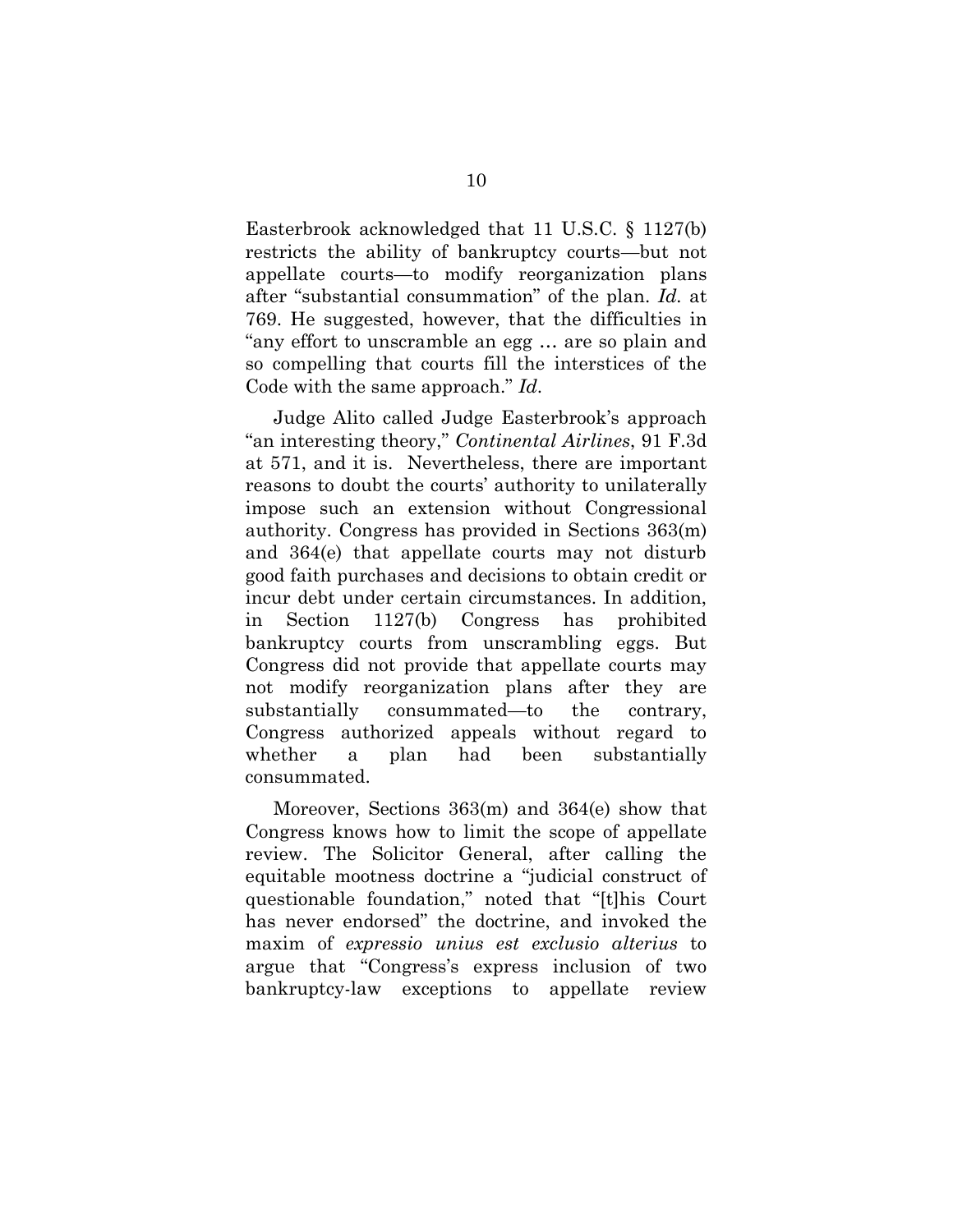indicates an intent to preclude the recognition of others." Petition for a Writ of Certiorari, *United States v. GWI PCS I, Inc.*, No. 00-1621 (Apr. 2001), at 22, 23.

Despite Congress's apparent decision not to limit the authority of appellate courts beyond the restrictions in Sections 363(m) and 364(e), it may be that actions protected from review by those provisions in some cases effectively limit the ability of appellate courts to knock the props out from under reorganization plans that have been substantially consummated. But any resulting doctrine should at the least be tied to the relevant statutory provisions. As Judge Alito explained in 1996 and commentators have subsequently recognized, the courts of appeals are not developing rules that follow from particular provisions enacted by Congress, but instead are elaborating a doctrine without tying it to the provisions of the Bankruptcy Code. This Court should review this development.<sup>3</sup>

 $\overline{a}$ 

<sup>3</sup> That the courts are creating a doctrine unmoored to the Code is illustrated by their divergence concerning the appropriate test for equitable mootness. As explained above at pages 7-8, the Second Circuit applies a fivefactor test and requires each factor to be met in order to overcome a presumption of equitable mootness after a reorganization plan has been substantially consummated. The Third Circuit also applies a five-factor test, but review of its factors, as enunciated in *Philadelphia Newspapers*, 690 F.3d at 168-69, shows that they are similar but not identical to the Second Circuit's factors. Moreover, the factors are applied differently. The Second Circuit requires each factor to be satisfied or the appeal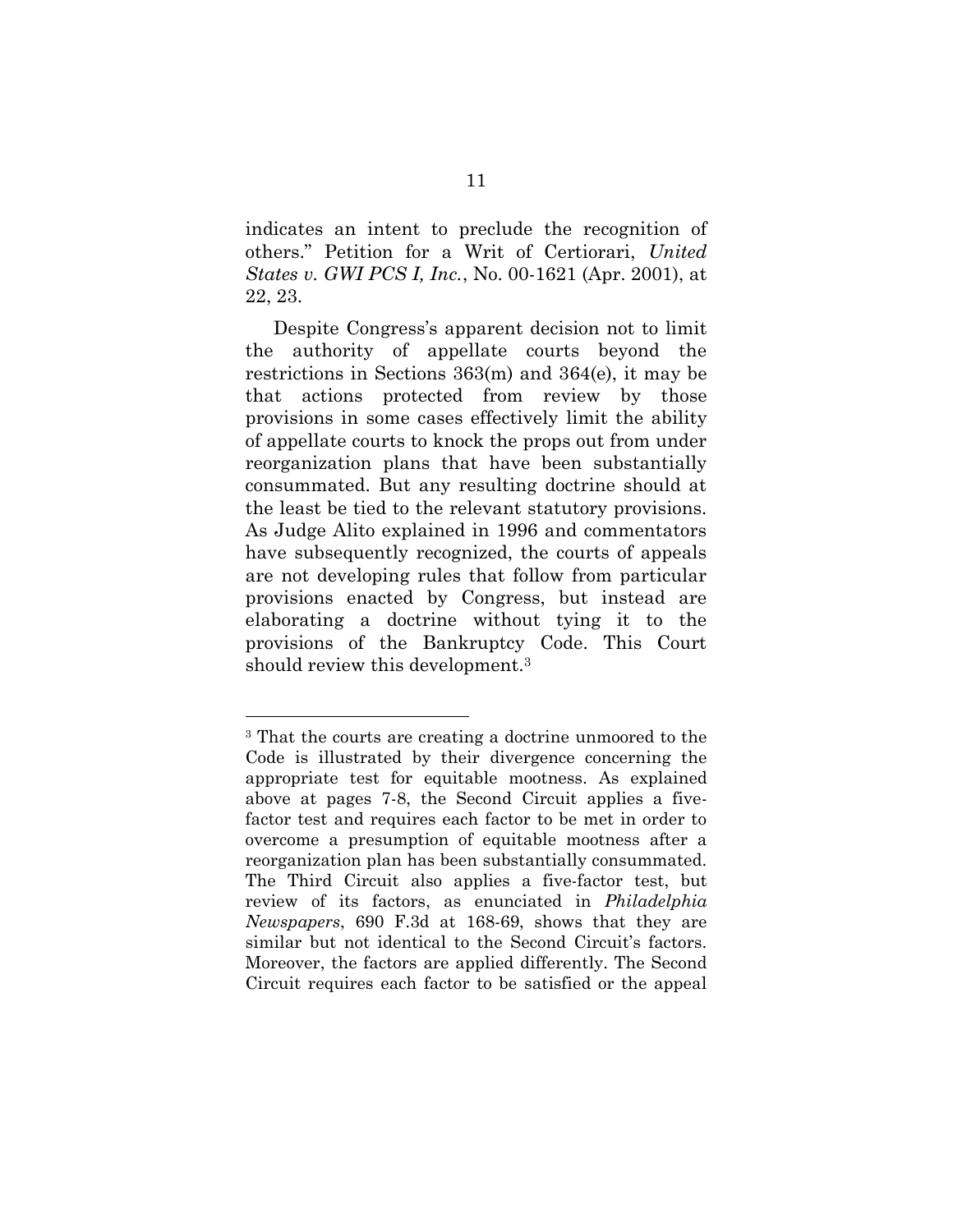## **B. If The Court Adopts An Equitable Mootness Doctrine, It Should Resolve The Conflicts In The Circuits Concerning The Contours Of The Doctrine.**

If the Court determines that there should be an equitable mootness doctrine, it should resolve the conflicts in the circuits concerning (1) whether equitable mootness should be presumed after a reorganization plan has been substantially consummated and (2) whether review by a court of appeals of a district court's equitable mootness determination should apply the abuse of discretion standard or conduct *de novo* review. This case is an appropriate vehicle to resolve each of those issues.

 $\overline{a}$ 

will not be allowed to go forward. The Third Circuit, in contrast, does not require each factor to be satisfied and gives varying weight to the factors on an *ad hoc* basis, although whether an appeal would "undermine the plan" is generally the most important factor. *Id*. The Tenth Circuit provided a summary of the factors considered by each circuit in *In re Paige*, 584 F.3d 1327, 1338-39 (10th Cir. 2009). After reviewing the decisions of other circuits, the court adopted a six-factor test similar to the test used in the Third Circuit, but also asking, "based upon a quick look at the merits of appellant's challenge to the plan, is appellant's challenge legally meritorious or equitably compelling?" *Id*. at 1339. Unlike the Third Circuit, the Tenth Circuit did not designate any factor as most important, but instead stated that the "six factors are not necessarily conclusive, nor will each factor always merit equal weight." *Id.*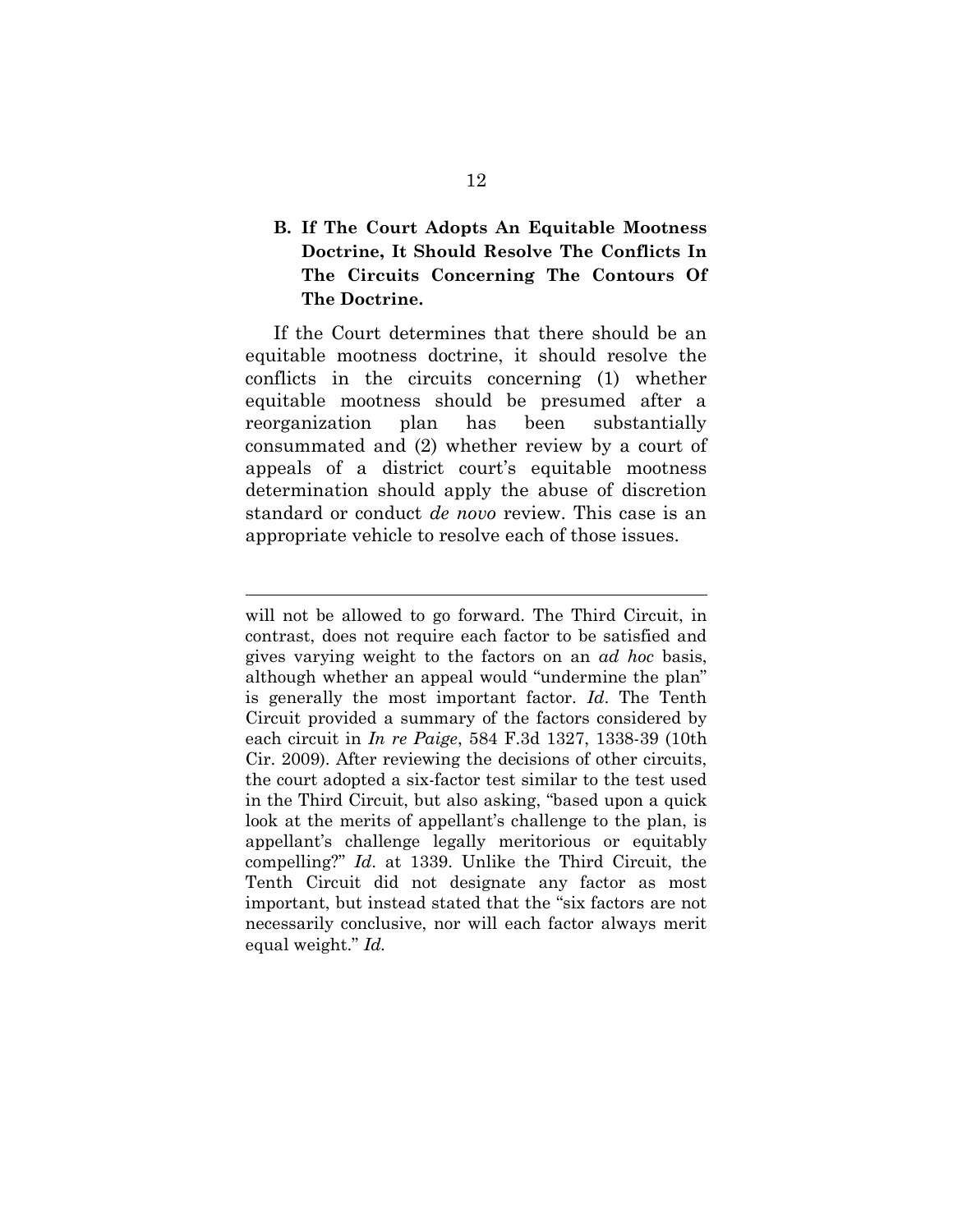## **1. The Court should determine whether there is a presumption of equitable mootness if a reorganization plan has been substantially consummated.**

The Tenth Circuit's decision in *Paige* shows that there is an entrenched conflict concerning whether equitable mootness should be presumed after a reorganization plan has been substantially consummated. Citing the Second Circuit's decision in *Chateaugay*, the Tenth Circuit "reject[ed] the conclusion that some courts have reached that a finding of substantial consummation will shift the burden to the party seeking to have the court reach the merits of its challenge to the plan." 584 F.3d at 1340. Moreover, as petitioner documented, the conflict in the circuits is broad as well as express. Pet. 13-16.

A presumption of equitable mootness after a reorganization plan has been substantially consummated is similar in effect to an extension of Section 1127(b)—the provision that "dramatically curtails the power of a bankruptcy court to modify a plan of reorganization after its confirmation and 'substantial consummation.'" *Continental Airlines* 91 F.3d at 570 (Alito, J., dissenting). But Congress chose to curtail the power of bankruptcy courts after substantial consummation and did not curtail the power of reviewing courts. To the contrary, Congress permitted appeals to go forward without any such limitation, even though Congress plainly knows how to draft such a limitation. This Court should determine whether the lower courts have properly adopted a presumption that results in a dramatic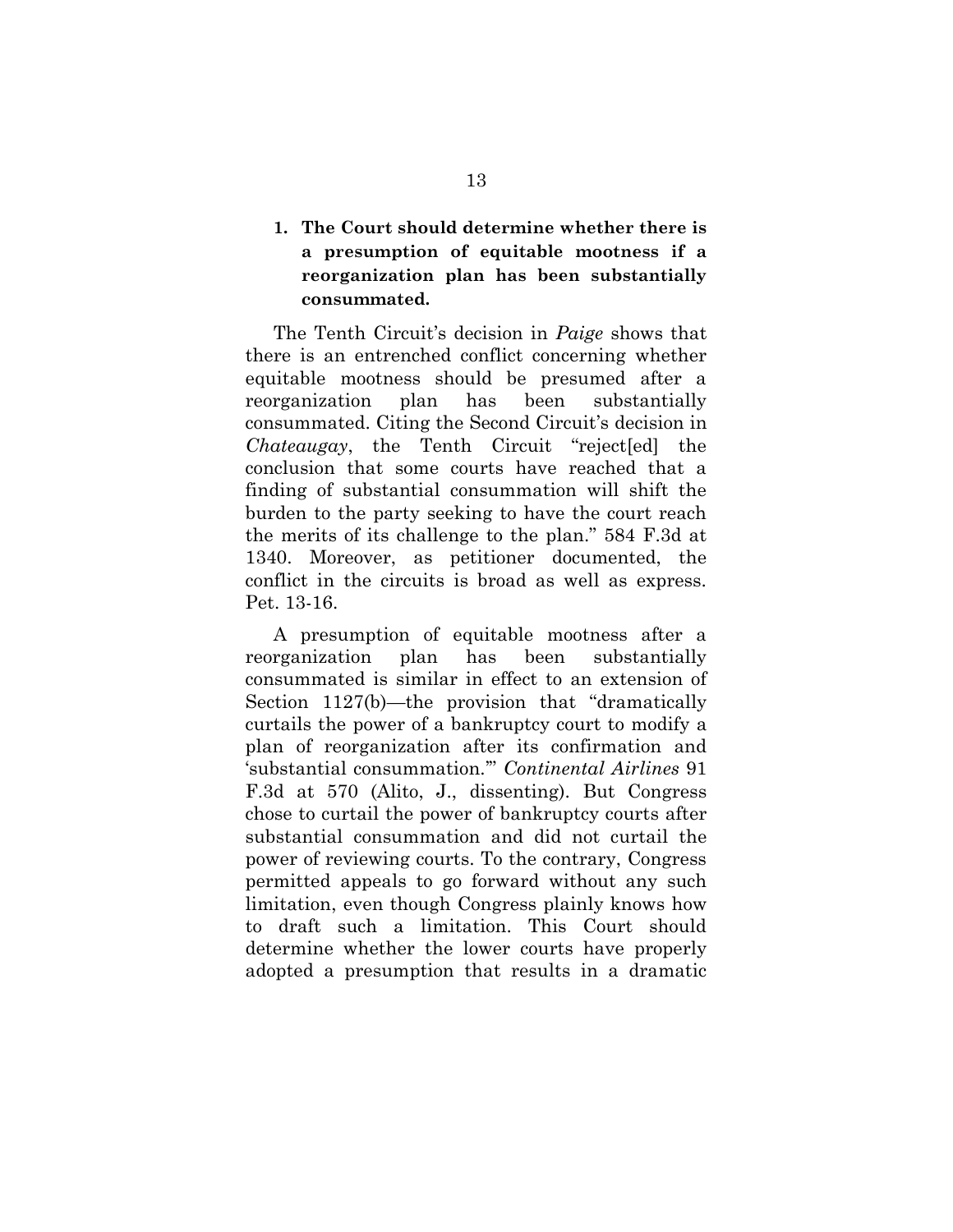curtailment of their jurisdiction to resolve bankruptcy appeals when Congress did not do so.

**2. The Court should determine whether equitable mootness decisions should be reviewed** *de novo* **or under an abuse of discretion standard.**

Petitioners also demonstrated that there is an express and entrenched conflict in the circuits on the standard of review that should be applied to equitable mootness determinations. Pet. 18-20. Indeed, multiple courts have acknowledged the conflict. For example, in *Paige*, the Tenth Circuit stated that the "courts are split over whether a district court's ultimate determination of equitable mootness should be reviewed de novo or for abuse of discretion." 584 F.3d at 1334-35. The Sixth Circuit in *In re United Producers, Inc*., 526 F.3d 942 (6th Cir. 2007), also acknowledged the split: it recognized that the majority of the Third Circuit had adopted the abuse of discretion standard in *Continental Airlines*, but expressly rejected that standard and agreed with the position set forth in Judge Alito's dissenting opinion that *de novo* review is appropriate because "the court of appeals is 'in just as good a position to make th[e] determination [concerning equitable mootness] as was the district court.'" *Id*. at 946, *quoting Continental Airlines*, 91 F.3d at 568 n.4 (Alito, J., dissenting). Thus, once again this case presents a conflict that is not likely to be resolved without a decision by this Court.

And again, the recurring question presented is of considerable importance. The law of equitable mootness—if there is to be one—will develop more consistently within and across circuits if appellate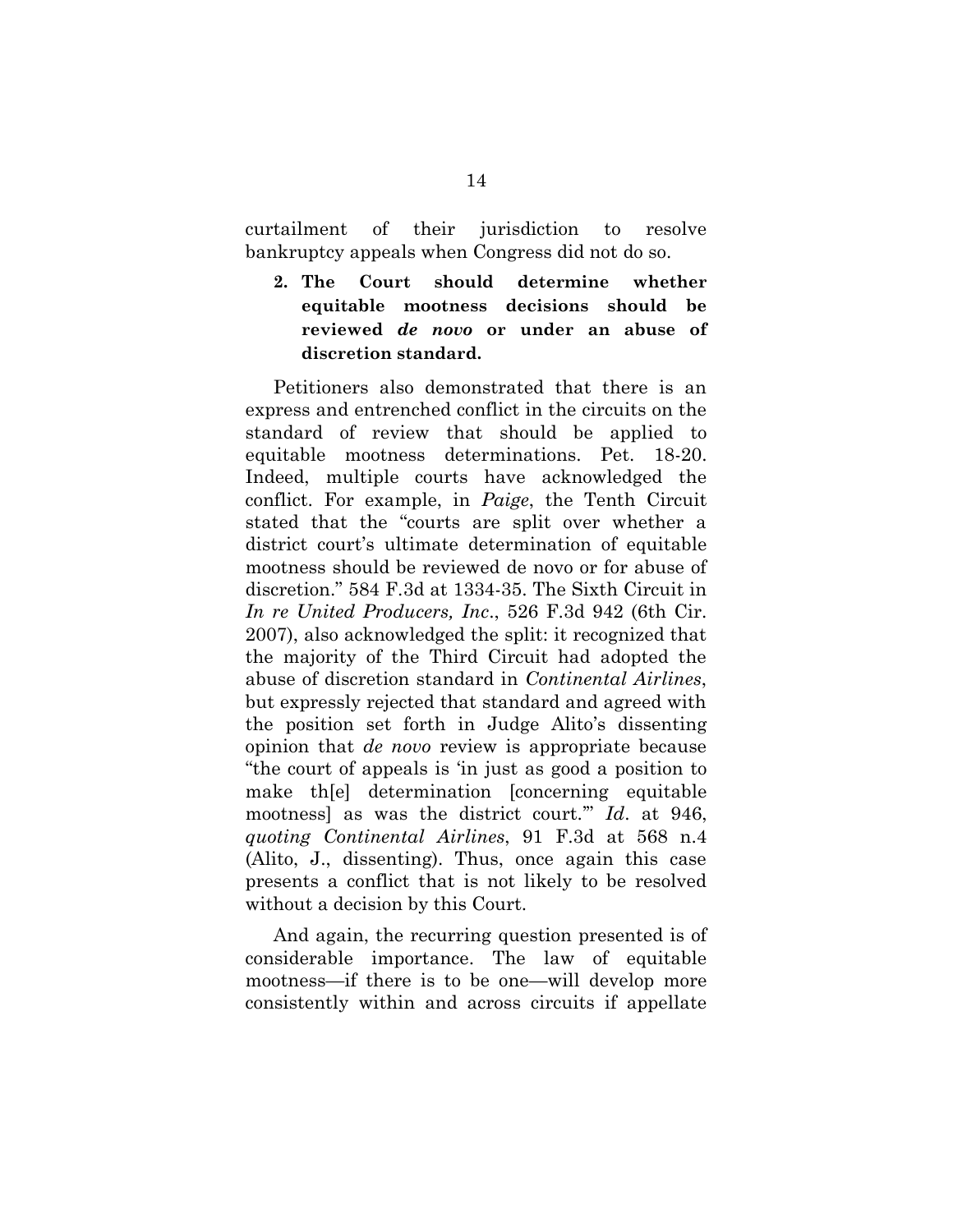courts make the final legal determination concerning whether an appropriate showing was made to preclude consideration of an appellant's challenge to the provisions of a reorganization plan.

\* \* \* \* \*

Finally, the impressive string cite on pages 29-31 of the Petition shows that the equitable mootness doctrine is not an obscure rule with few applications. Indeed, in the short time since the Petition was filed, the Tenth Circuit has issued another equitable mootness decision, *In re Stephens*, \_\_\_ F.3d \_\_\_ (10th Cir. 2013), 2013 WL 151193. Moreover, the decision further illustrates the conflict in the circuits. The Tenth Circuit in *Stephens* began its opinion by noting that it does not presume equitable mootness, but instead requires the party invoking the doctrine to "bear[] the burden of proving the[] factors weigh in favor of dismissal." *Id*. at \*2. The court went on to refuse to apply the doctrine even though it recognized "that reversing the confirmation order will likely preclude a successful reorganization," *id*. at \*3—a result contrary to the result the Second Circuit would reach on the same facts on account of its presumption.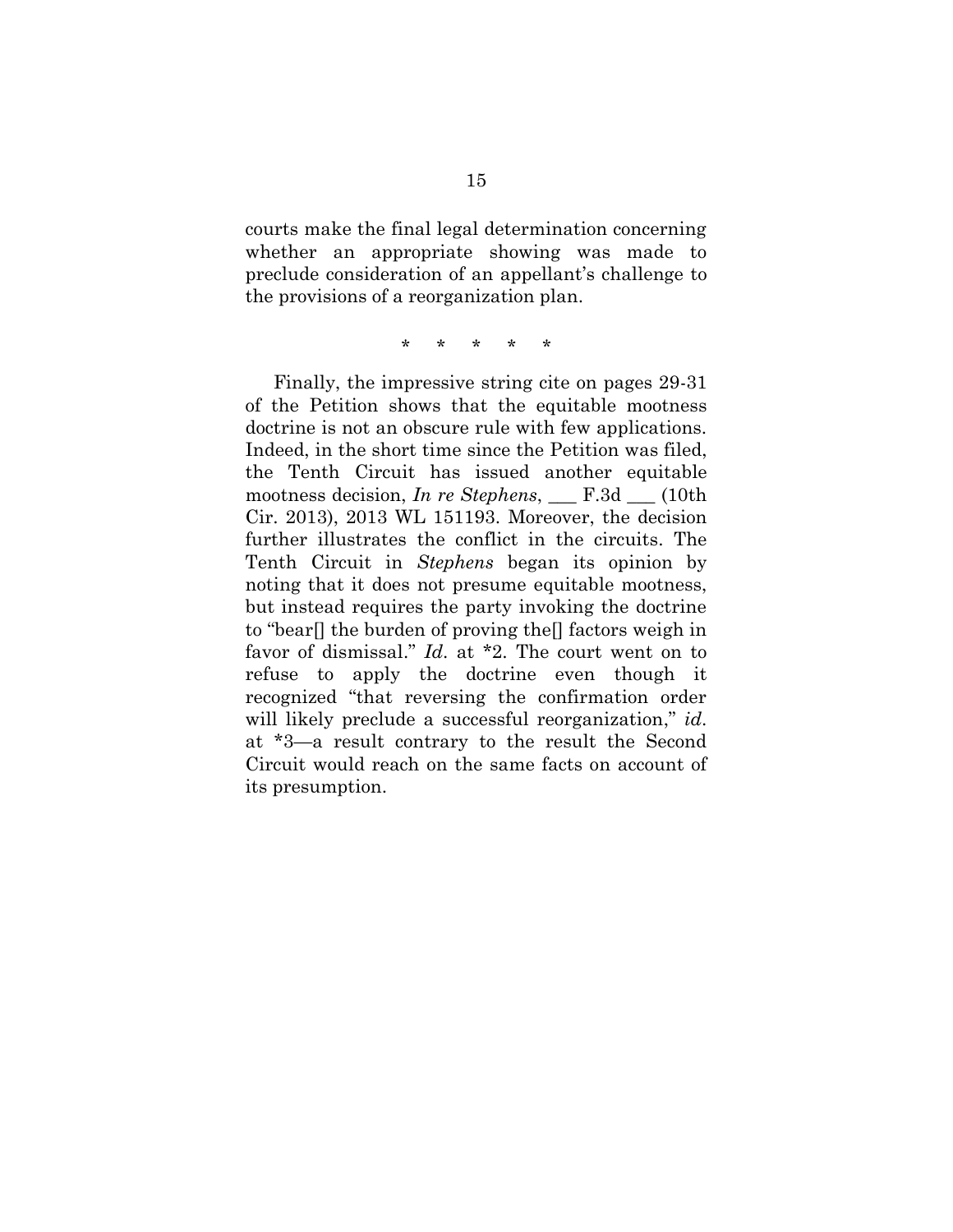### **CONCLUSION**

The Court should grant the petition for a writ of certiorari.

Respectfully submitted,

CHRISTOPHER J. WRIGHT *COUNSEL OF RECORD* MARK D. DAVIS WILTSHIRE & GRANNIS LLP 1200 18th St. N.W., Ste. 1200 Washington, D.C. 20036 (202) 730-1300 cwright@wiltshiregrannis.com

FEBRUARY 11, 2013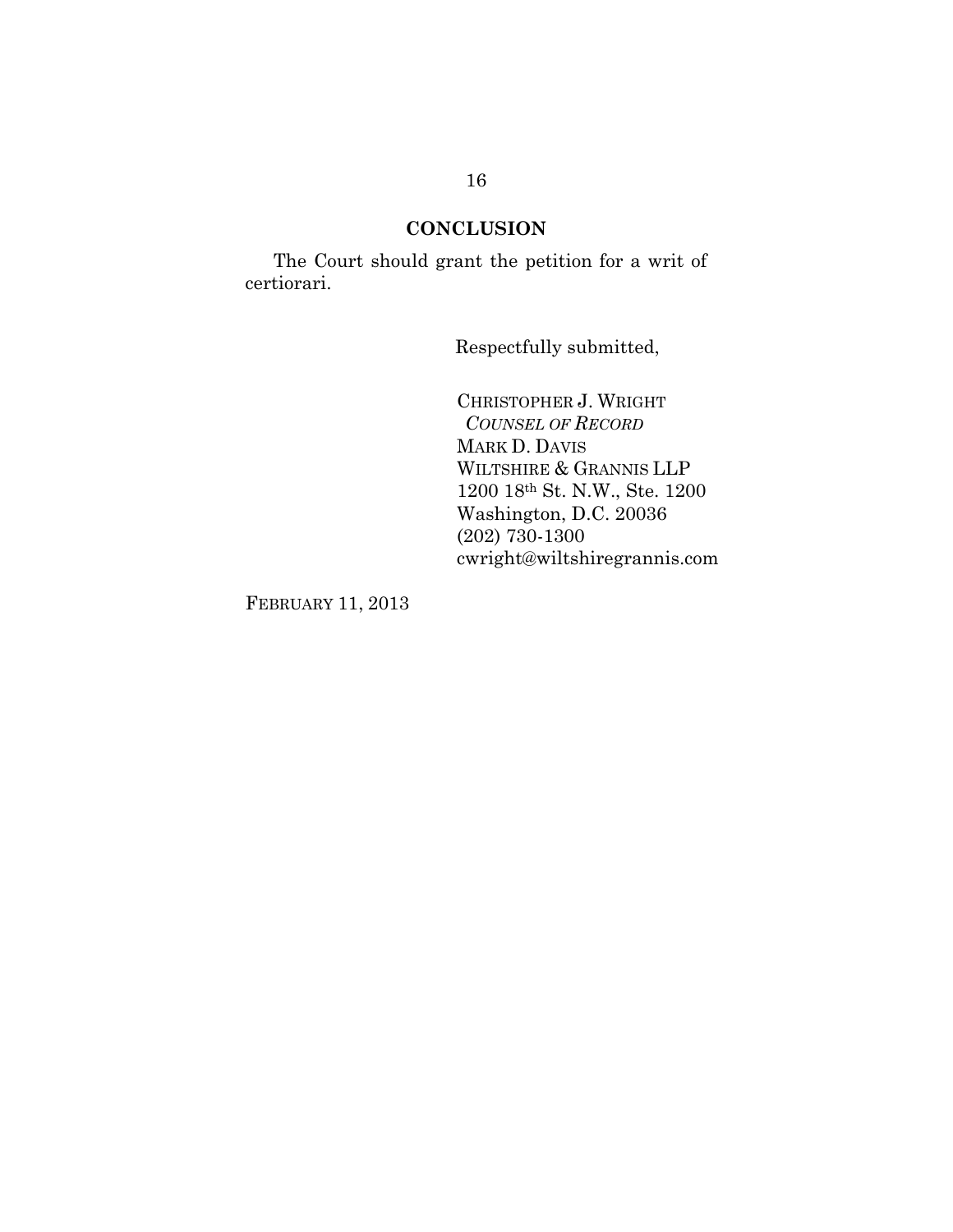## **SCHEDULE A List of Amici (Alphabetical)**

Susan Block-Lieb Cooper Family Professor of Law Fordham University

Ralph Brubaker Professor of Law University of Illinois

G. Eric Brunstad, Jr. Adjunct Professor of Law New York University School of Law

David Carlson Professor of Law Benjamin N. Cardozo School of Law Yeshiva University

G. Marcus Cole The Wm. Benjamin Scott & Luna M. Scott Professor of Law Stanford University

Jessica Dawn Gabel Associate Professor of Law Georgia State College of Law

Robert M. Lawless Professor of Law University of Illinois